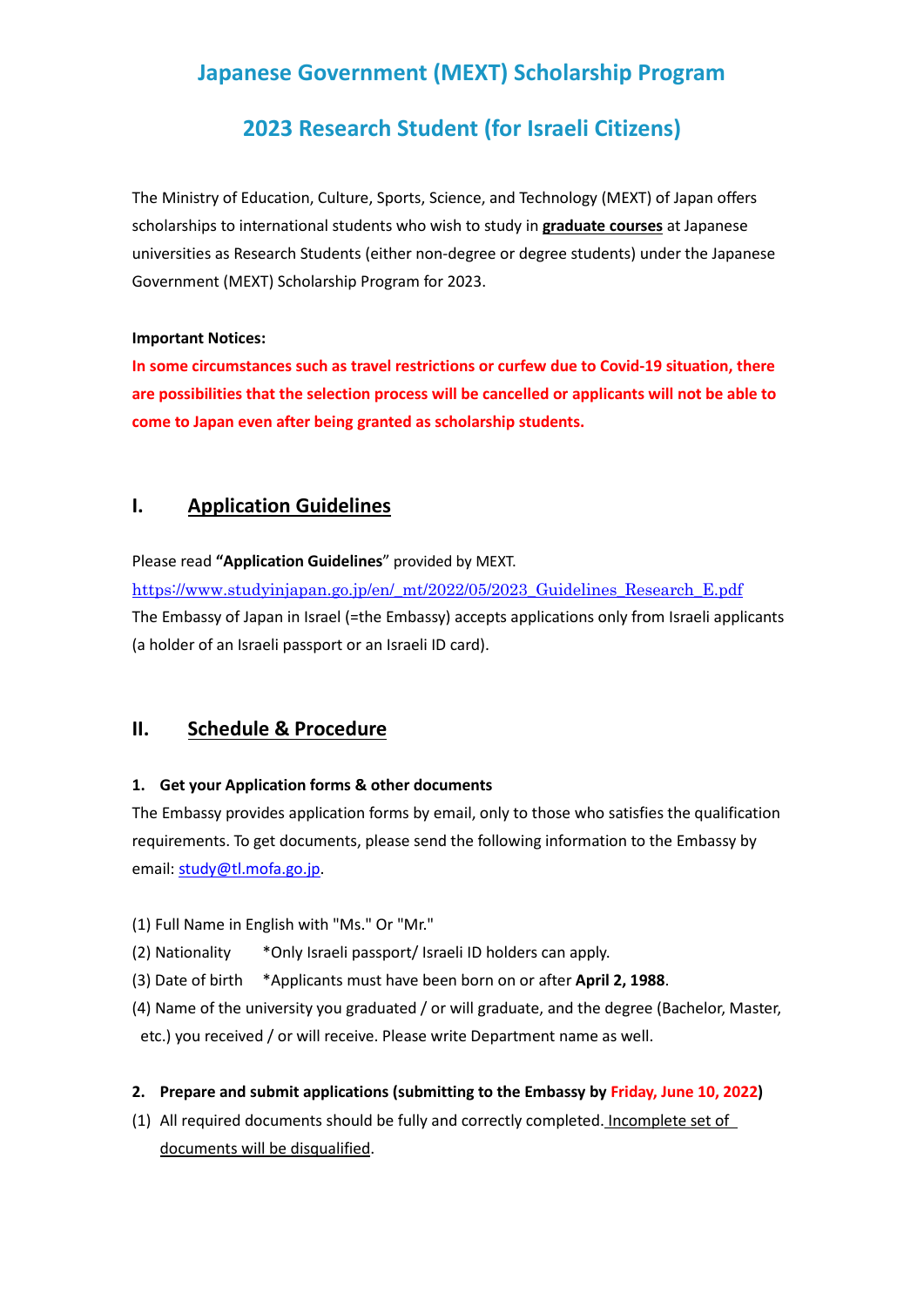- (2) All documents submitted will not be returned. Art portfolios may be returned upon request only within a year after submission.
- (3) Documents must be submitted in English ONLY. In case your last graduated / graduating university does not issue the document in English, you must submit an English translation in addition to the original document. Documents in Hebrew or Arabic without English translation will not be accepted. Self-made translation in Word File is enough, no needs notary documents.
- (4) The application documents should be submitted by hand to the Press & Culture Section, Embassy of Japan in Israel.

**DEADLINE: Friday, June 10, 2022** (until 14:30). Address of Embassy of Japan in Israel The Museum Tower, 19<sup>th</sup> Floor, 4 Berkowitz Street, Tel Aviv Opening hours: 9:00-17:00 (Mon.-Thu.), 9:00-15:00 (Fri.). Sat. – Sun. are closed. \*An appointment is required to submit the documents. Please contact in advance before your visit in the Embassy for applying.

- **3. Document Screening, Written Examinations & Interview ("the First Screening" by the Embassy)**
- (1) The First Screening procedures will be handled by the 2023 Research Student Scholarship Candidates Selection Committee, organized by the Embassy.
- (2) The result of **document screening** will be announced to all applicants by email around June 24, 2022. Only who passed the document screening will be invited to written examinations, and only who got minimum scores of the exams will be invited to the interview.
- (3) Both written examinations and interview will be held at the Embassy of Japan in Israel. **Written Examinations (English exam and Japanese exam): Friday, July 1, 2022 Interview (mainly in English): Tuesday, July 12, 2022**

\*these dates might be slightly changed. Final dates will be informed to the applicants.

\*For your preparation for the exams, the following past samples may be useful:

https://www.studyinjapan.go.jp/en/planning/scholarship/application/examination/index.html \*\*There are no options of "On-line exams / On-line interview".

(4) The result of the Embassy's First screening will be announced via email to the applicants by the Embassy in a few days after the interview.

#### **4. Provisional Acceptance from Japanese universities and the Second Screening by MEXT**

(1) The final candidates who passed the Embassy's first screening will need to contact the Japanese universities of his/her choice from end of July to end of August 2022, and obtain "a letter of provisional acceptance" from those universities (with a special form given by the Embassy) and submit the letters to the Embassy. The final candidates will also fill another document ("Placement Preference Application Form" which will be given also only to final candidates) and submit it to the Embassy (by end September 2022).